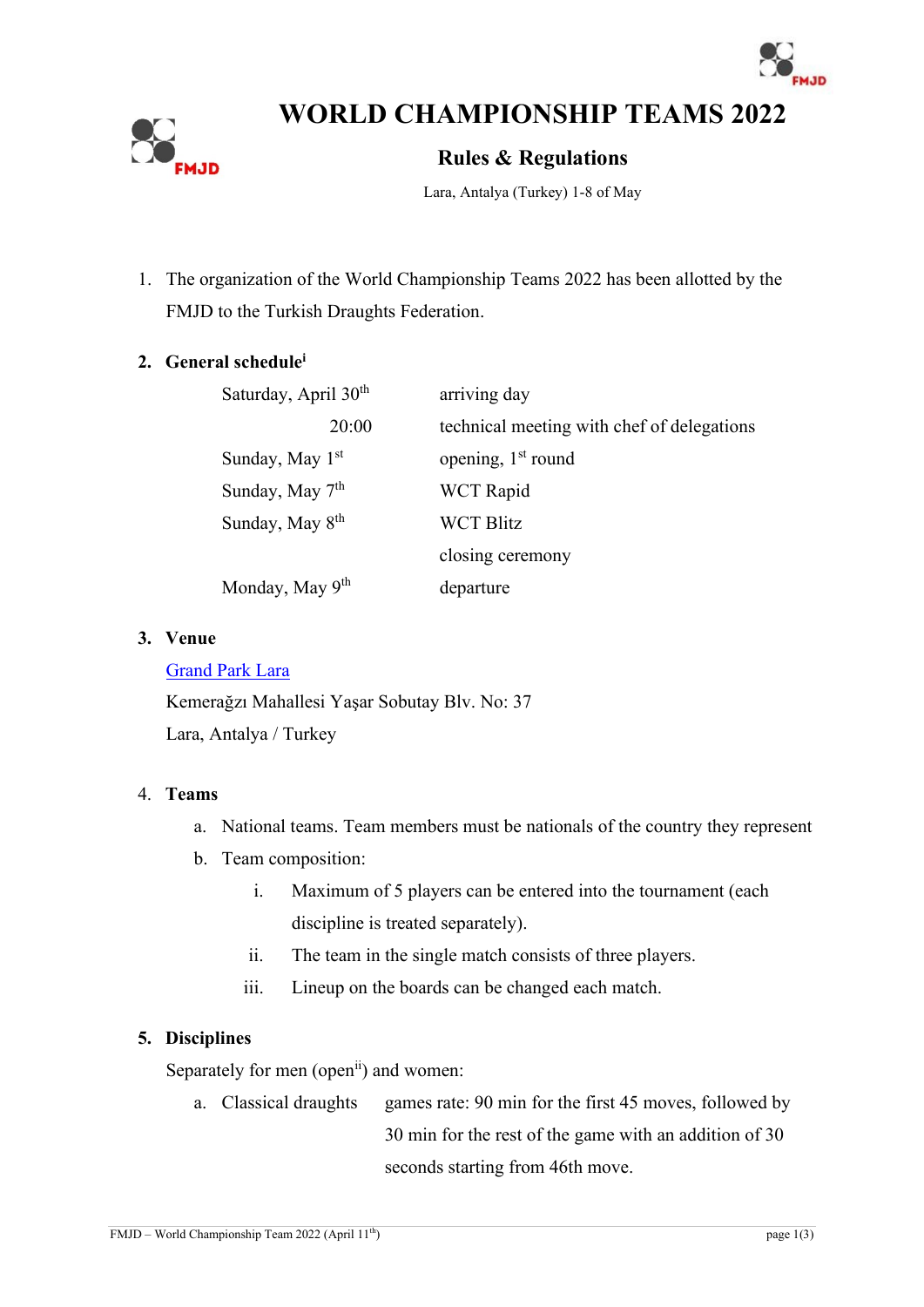

| b. Rapid | games rate: $15' + 5''/move$ (Fischer) |
|----------|----------------------------------------|
|          |                                        |

c. Blitz games rate:  $5' + 3''/move$  (Fischer)

#### **6. Technical details**

- a. System, number of rounds and the schedule will be announced separately on April 15th
- b. The final schedule to be confirmed by the main referee in the technical meeting.
- c. The official software Draughts Arbiter will be used.

# **7. Competition fee**

World Championship Team  $100 \text{ } \epsilon$ ,

World Championship Team Women 100  $\epsilon$ ,

World Rapid Championship Team 20  $\epsilon$ ,

World Rapid Championship Team Women 20 $\epsilon$ ,

World Blitz Championship Team 20  $\epsilon$ ,

World Blitz Championship Team Women 20  $\epsilon$ ,

To be paid to FMJD before April 3rd

There are two possibilities to pay:

- a. Through FMJD website (Mollie): <https://fmjd.org/fin/fees/>
- b. Bank account FMJD for electronic payment of the subscription fees: IBAN: NL09ABNA0513903682 BIC code: ABN ANL 2a ABN/AMRO: 51.39.03.682

# 8. **Accommodation**

- a. Prizes (per room per day) all inclusive non-alcoholic
	- i. [Deluxe Family Room:](https://www.corendonhotels.com.tr/grand-park-lara-en/accommodation-en/family-deluxe-room)
		- 4 persons  $180 \in (1620 \in \text{for all } 9 \text{ days})$
		- 3 persons  $150 \in (1350 \in \text{for all } 9 \text{ days})$
	- ii. [Standard Double Room:](https://www.corendonhotels.com.tr/grand-park-lara-en/accommodation-en/standard-room)
		- 2 persons  $100 \in (900 \in \text{for all } 9 \text{ days})$
		- 1 person  $75 \in (675 \in \text{for all } 9 \text{ days})$
- b. These prices are guaranteed for the applications paid by March  $20<sup>th</sup>$
- c. Number of rooms ordered should be delivered to CTD and the appropriate amount should be transferred to: